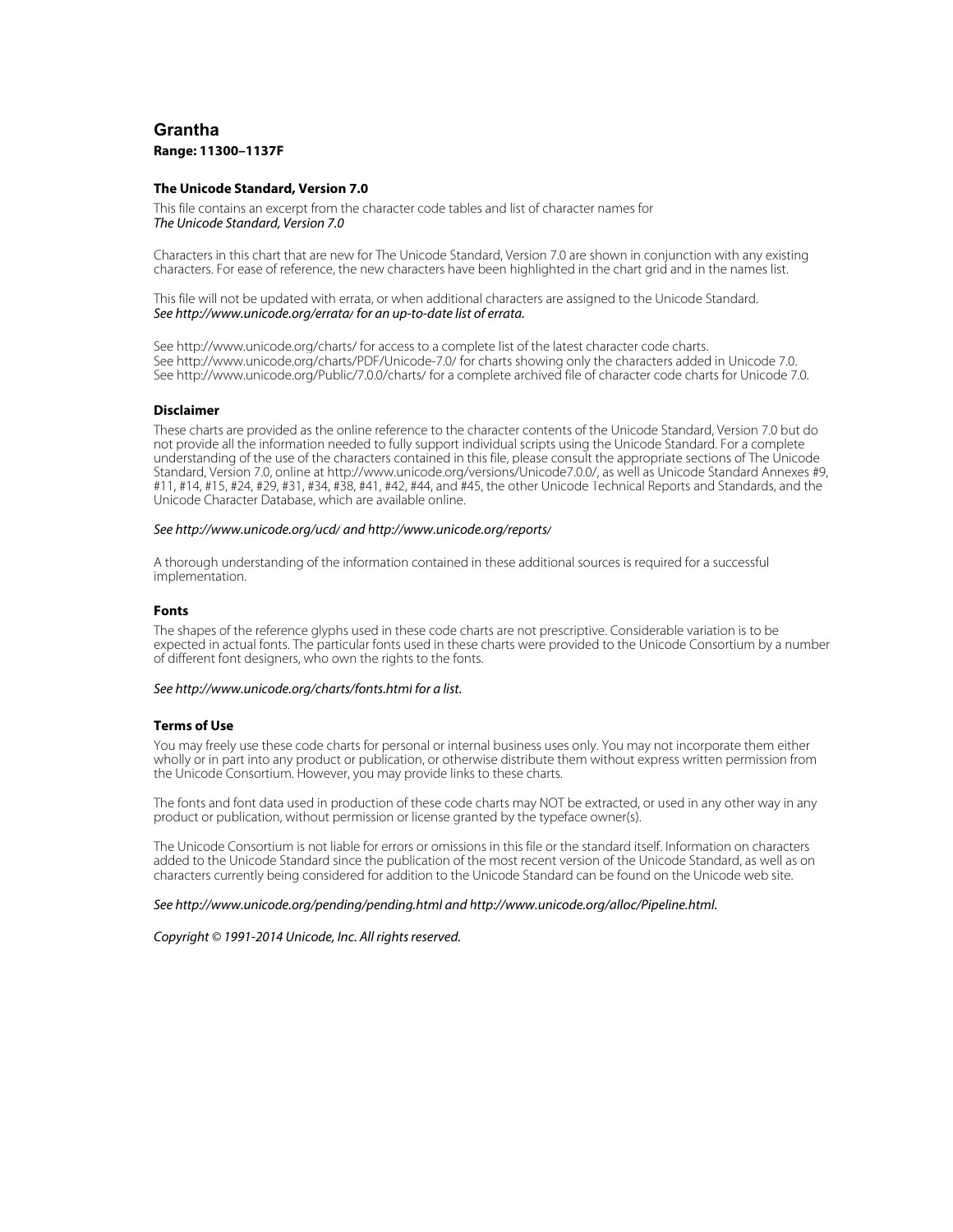|                | 1130               | 1131                | 1132       | 1133                                      | 1134       | 1135  | 1136                        | 1137                        |
|----------------|--------------------|---------------------|------------|-------------------------------------------|------------|-------|-----------------------------|-----------------------------|
|                |                    |                     |            |                                           |            |       |                             |                             |
|                |                    |                     |            |                                           |            |       |                             | Œ                           |
| 0              |                    | പ്രണ                | $\circ$    | 帀                                         | ්          |       | ಜಿ                          | $\mathcal{C}^{\mathcal{A}}$ |
|                |                    |                     |            |                                           |            |       |                             |                             |
|                |                    | 11310               | 11320      | 11330                                     | 11340      |       | 11360                       | 11370                       |
|                |                    |                     |            |                                           |            |       |                             |                             |
|                | $\frac{3}{2}$      |                     |            |                                           |            |       |                             | க                           |
| 1              |                    |                     | ಬ          |                                           | ு          |       | ளர                          | $\langle \cdot \rangle$     |
|                |                    |                     |            |                                           |            |       |                             |                             |
|                | 11301              |                     | 11321      |                                           | 11341      |       | 11361                       | 11371                       |
|                |                    |                     |            |                                           |            |       |                             |                             |
|                |                    |                     |            |                                           |            |       |                             | $\overline{B}$              |
| $\overline{c}$ | $\circ$            |                     | ಬಿ         | $\circledR$                               | ூ          |       | ்ள                          | $\langle \cdot \rangle$     |
|                |                    |                     |            |                                           |            |       |                             |                             |
|                | 11302              |                     | 11322      | 11332                                     | 11342      |       | 11362                       | 11372                       |
|                |                    |                     |            |                                           |            |       |                             | வி                          |
|                |                    |                     |            |                                           |            |       |                             |                             |
| 3              | ះ                  | ငှေ                 | ண          | ഩ                                         | $\bigcirc$ |       | ்ள                          | $\hat{\mathcal{C}}$         |
|                |                    |                     |            |                                           |            |       |                             |                             |
|                | 11303              | 11313               | 11323      | 11333                                     | 11343      |       | 11363                       | 11373                       |
|                |                    |                     |            |                                           |            |       |                             | $\Box$                      |
|                |                    |                     |            |                                           |            |       |                             |                             |
| 4              |                    | ஔ                   | த          |                                           |            |       |                             | Ó                           |
|                |                    |                     |            |                                           | 11344      |       |                             |                             |
|                |                    | 11314               | 11324      |                                           |            |       |                             | 11374                       |
|                |                    |                     |            |                                           |            |       |                             |                             |
|                |                    |                     |            |                                           |            |       |                             |                             |
| 5              | ௬                  | க                   | யூ         | வ                                         |            |       |                             |                             |
|                |                    |                     |            |                                           |            |       |                             |                             |
|                | 11305              | 11315               | 11325      | 11335                                     |            |       |                             |                             |
|                |                    |                     |            |                                           |            |       | $\circ$                     |                             |
|                |                    |                     |            |                                           |            |       | $\hat{\mathbb{C}}$          |                             |
| 6              | சூ                 | ഖ                   | உ          | UTJ                                       |            |       |                             |                             |
|                |                    |                     | 11326      |                                           |            |       | 11366                       |                             |
|                | 11306              | 11316               |            | 11336                                     |            |       |                             |                             |
|                |                    |                     |            |                                           |            |       | க                           |                             |
|                |                    |                     |            |                                           | ெ          |       | $\langle \cdot \rangle$     |                             |
| 7              | ഇ                  | $\overline{\omega}$ | W          | ஷ                                         |            | ்ள    |                             |                             |
|                | 11307              | 11317               | 11327      | 11337                                     | 11347      |       | 11367                       |                             |
|                |                    |                     |            |                                           |            | 11357 |                             |                             |
|                |                    |                     |            |                                           |            |       | $\mathsf{p}$                |                             |
|                |                    |                     |            |                                           |            |       | $\hat{\mathcal{L}}$         |                             |
| 8              | $\cdot \mathbb{U}$ | வ                   | <u>Љ</u>   | ஸ                                         | ୋଠା        |       |                             |                             |
|                | 11308              | 11318               | 11328      | 11338                                     | 11348      |       | 11368                       |                             |
|                |                    |                     |            |                                           |            |       |                             |                             |
|                |                    |                     |            |                                           |            |       | 匝                           |                             |
| 9              | உ                  | ஐ                   |            | <u>ற</u> ை                                |            |       | $\mathcal{L}_{\mathcal{A}}$ |                             |
|                |                    |                     |            |                                           |            |       |                             |                             |
|                | 11309              | 11319               |            | 11339                                     |            |       | 11369                       |                             |
|                |                    |                     |            |                                           |            |       |                             |                             |
|                |                    |                     |            |                                           |            |       | ௪                           |                             |
| A              | <u>உள</u>          | <u>ு </u>           | <u>പ</u> െ |                                           |            |       | $\bigcirc$                  |                             |
|                |                    |                     |            |                                           |            |       |                             |                             |
|                | 1130A              | 1131A               | 1132A      |                                           | 777777.    |       | 1136A                       |                             |
|                |                    |                     |            |                                           |            |       |                             |                             |
|                |                    |                     |            |                                           |            |       | (15                         |                             |
| B              | ಜ                  | <u> മ ി</u>         | ௳          |                                           | ொ          |       | Ō                           |                             |
|                |                    |                     |            |                                           |            |       |                             |                             |
|                | 1130B              | 1131B               | 1132B      |                                           | 1134B      |       | 1136B                       |                             |
|                |                    |                     |            |                                           |            |       | ௬                           |                             |
|                |                    |                     |            |                                           |            |       |                             |                             |
| C              | ள                  | జ                   | ബ          | $\mathcal{O}^{\mathcal{O}}_{\mathcal{O}}$ | ௌ          |       | $\langle \rangle$           |                             |
|                |                    |                     |            | $\bullet$                                 |            |       |                             |                             |
|                | 1130C              | 1131C               | 1132C      | 1133C                                     | 1134C      |       | 1136C                       |                             |
|                |                    |                     |            |                                           |            |       |                             |                             |
| D              |                    |                     | <u>ல</u>   | ≤                                         | ్          |       |                             |                             |
|                |                    | 山                   |            |                                           |            | ξ     |                             |                             |
|                |                    |                     |            |                                           |            |       |                             |                             |
|                |                    | 1131D               | 1132D      | 1133D                                     | 1134D      | 1135D |                             |                             |
|                |                    |                     |            |                                           |            |       |                             |                             |
|                |                    |                     |            |                                           |            | ৩     |                             |                             |
| Ε              |                    | சூ                  | ಶಿ         | $\circ$ п                                 |            |       |                             |                             |
|                |                    | 1131E               | 1132E      | 1133E                                     |            | 1135E |                             |                             |
|                |                    |                     |            |                                           |            |       |                             |                             |
|                |                    |                     |            |                                           |            |       |                             |                             |
|                |                    |                     |            |                                           |            |       |                             |                             |
|                |                    |                     |            |                                           |            |       |                             |                             |
| F              | வன                 |                     | ய          | ி                                         |            | ৺     |                             |                             |

The Unicode Standard 7.0, Copyright © 1991-2014 Unicode, Inc. All rights reserved.